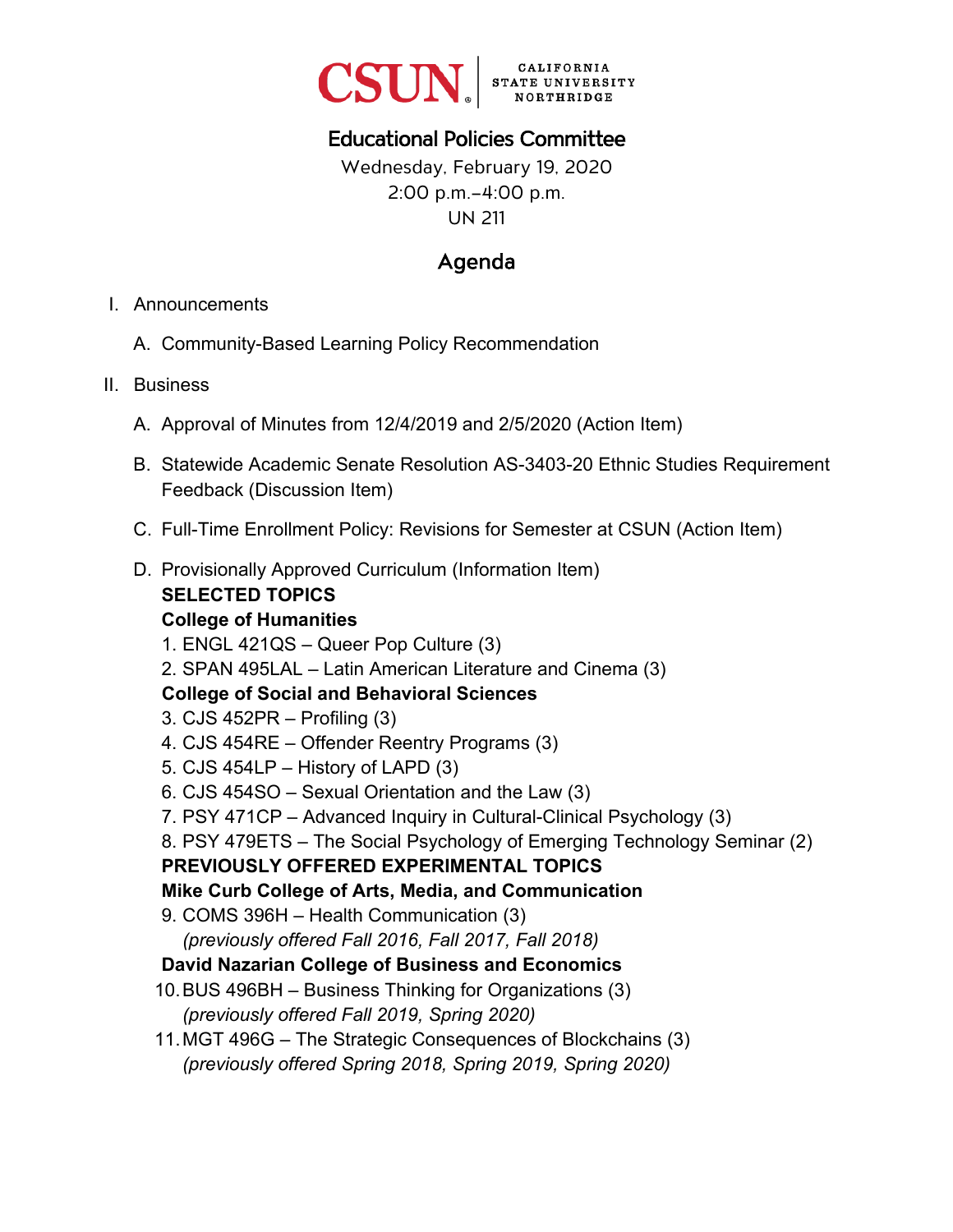#### **College of Engineering and Computer Science**

- 12. COMP 196AA/L Introduction to Algorithms and Programming A and Lab (2/1) *(previously offered Fall 2018, Fall 2019)*
- 13. CIT 496P Advanced Practicum in Information Technology (3) *(previously offered Fall 2019, Spring 2020)*

#### **College of Health and Human Development**

14.RTM 296RS – Introduction to Recreational Sport Management (3) *(previously offered Fall 2018, Fall 2019)*

### **College of Humanities**

- 15. ITAL 496MAF Italian for Music, Art, and Fashion (3) *(previously offered Fall 2019)*
- 16. SPAN 496MS Spanish for the Health Professions (3) *(previously offered Fall 2016, Fall 2018, Fall 2019)*
- E. New Experimental Topics Courses (Action Item)

### **College of Science and Mathematics**

- 1. BIOL 496MC/L Marine Conservation Biology and Laboratory (2/1) 2. BIOL 496MCF – Field Studies in Biology: Marine Conservation Biology (1) **College of Engineering and Computer Science**
- 3. CIT 396CC/CCL Cloud Computing and Lab (2/1)
- F. College of Engineering and Computer Science (Action Item) *Computer Science*

### *Program Modification*

- 1. Computer Information Technology, B.S.
- G. Undergraduate Studies (Action Item) *General Education Honors Program New Course*
	- 1. GEH 333 Interdisciplinary Inquiries: Ways of Knowing (3) *Proposed for GE Section B5 Scientific Inquiry and Quantitative Reasoning or GE Section D1 Social Sciences*
- H. Early Implementation Proposals (Action Item) **College of Humanities**  *Philosophy Course Modifications* 
	- 1. PHIL 350 Epistemology (4) *Change unit value from 4 to 3, change course description*
	- 2. PHIL 352 Metaphysics (4) *Change unit value from 4 to 3, change course description*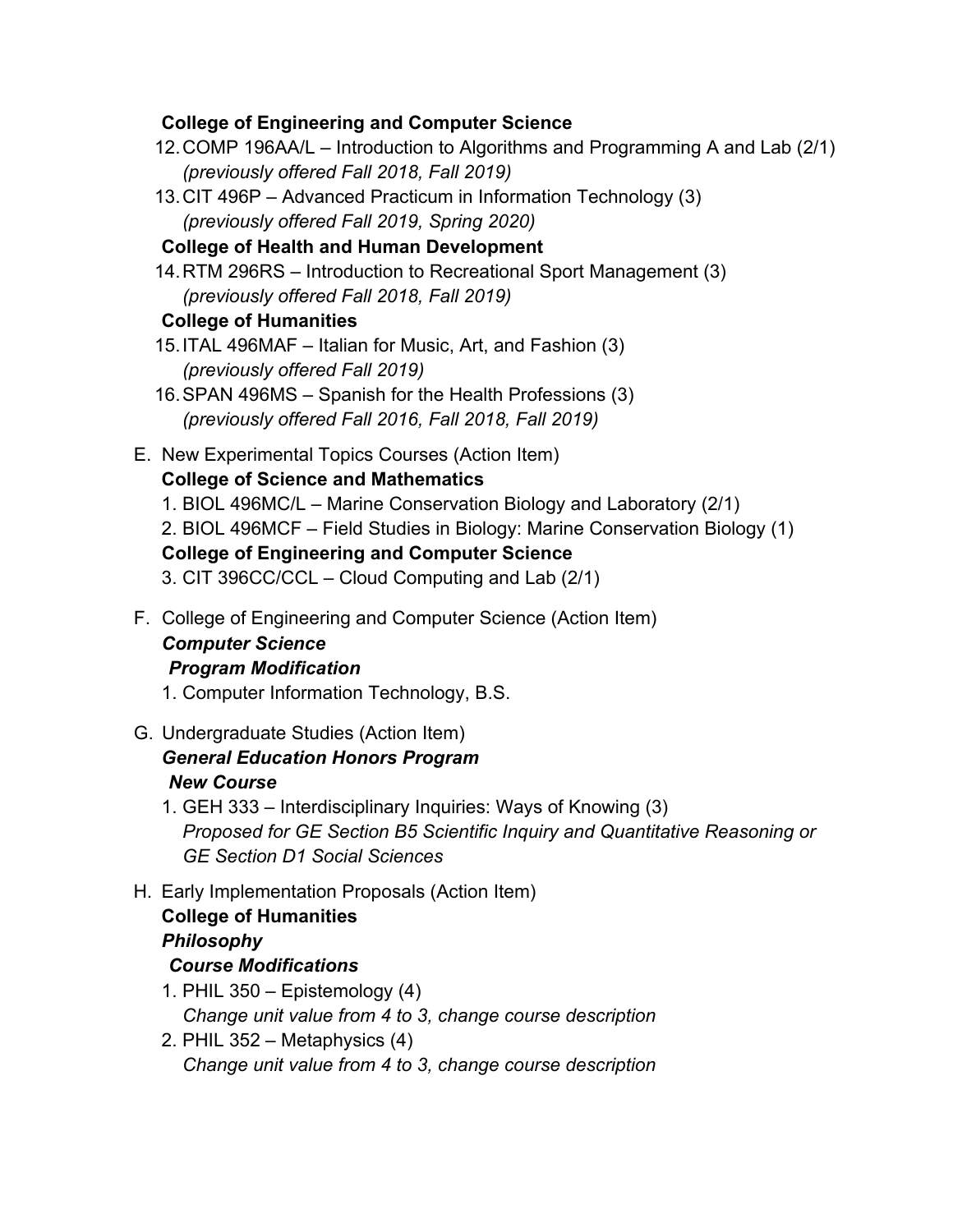- 3. PHIL 355 Philosophy of Mind (4) *Change unit value from 4 to 3, change course description*
- 4. PHIL 360 Ethical Theory (4) *Change unit value from 4 to 3, change course description*
- 5. PHIL 365 Social and Political Philosophy (4) *Change unit value from 4 to 3, change course description*

### *Program Modifications*

- 6. Philosophy, B.A.
- 7. Philosophy, B.A. Double Major Option
- 8. Philosophy Minor

# **College of Health and Human Development**

# *Family and Consumer Sciences*

# *Course Modifications*

- 9. FCS 113 Drafting for Interior Design (3) *Change course title, short title and description*
- 10. FCS 213/L Computer Applications for Interior Design and Lab (2/1) *Change course title, short title and description*
- 11. FCS 214/L Interior Design Materials, Standards and Specifications and Lab (2/1) *Change short title, course description and requisites*
- 12. FCS 316 Presentation Techniques for Interior Designers (3) *Change course title, short title, description and requisites*
- 13. FCS 413/L 3D Computer Applications for Interior Design and Lab (2/1) *Change course level, course title, short title, description*
- 14. FCS 211 Interior Design I (3) *Change course title, short title and description*
- 15. FCS 311 Interior Design Studio II (3) *Change title, short title, course description and requisites*
- 16. FCS 411 Interior Design III (3) *Change title, short title, course description and requisites*

# *New Courses*

- 17. FCS 217 Interior Design Studio II (3)
- 18. FCS 317 Interior Design Studio IV (3)

# *Program Modification*

- 19.Family and Consumer Sciences, B.S. Interior Design Option
- **Mike Curb College of Arts, Media, and Communication**

# *Cinema and Television Arts*

# *Course Modifications*

20. CTVA 301 – Design of the Media Message (3) *Change course title, short title and description*